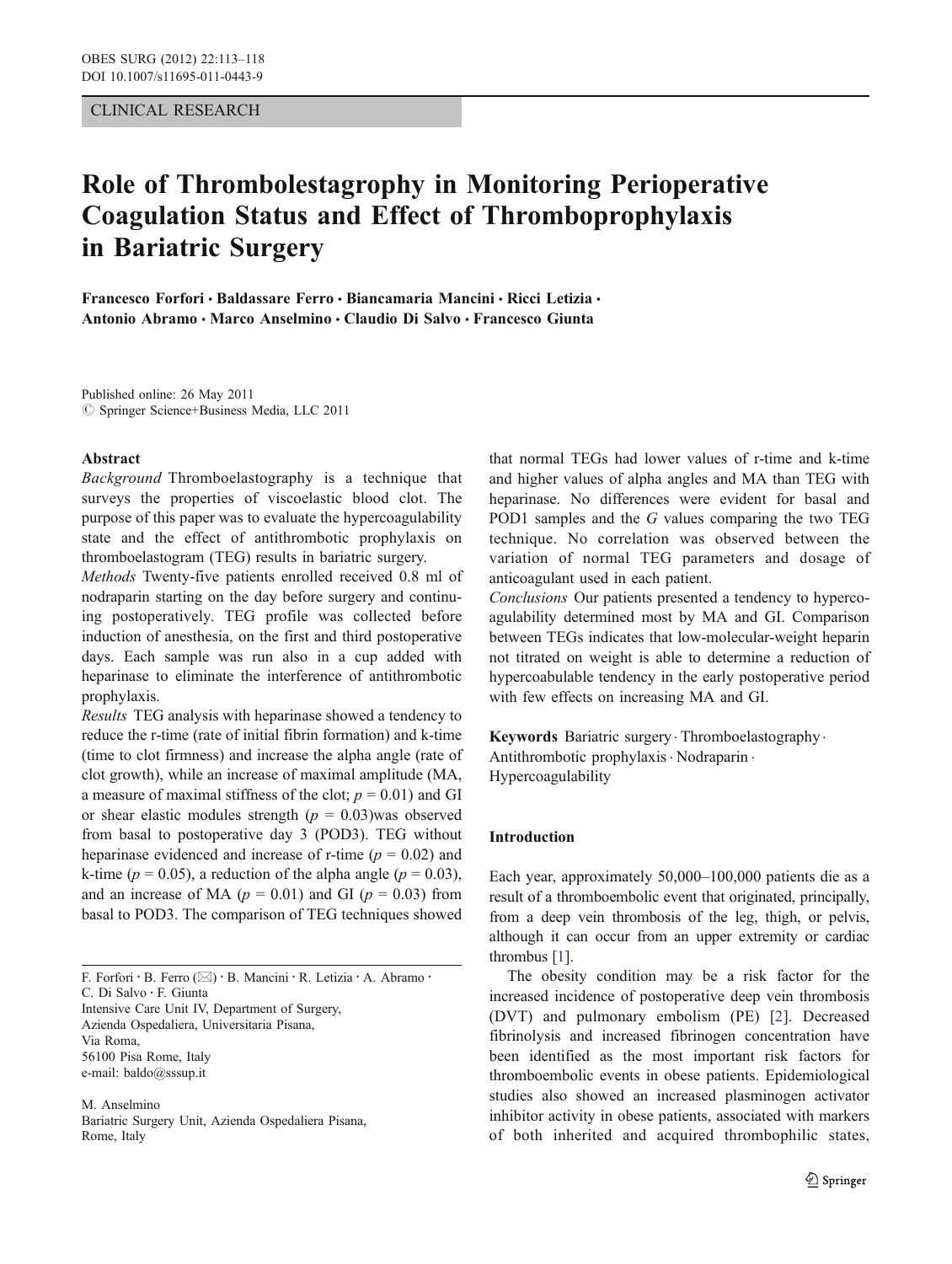<span id="page-1-0"></span>including D-dimer, fibrinogen, factor VIII, factor IX, factor XI, and lupus anticoagulant elevation.

Postoperative deep vein thrombosis and pulmonary embolism risk are considered the most important causes of morbidity and mortality in bariatric patients [[3\]](#page-5-0).

The surgical stress with prolonged immobilization in association with a native hypercoagulability status typical of this kind of patients may explain the higher incidence of these events in such a population.

Although incidence of postoperative thromboembolic events does not appear increased despite the exponential growth of the number of bariatric operations performed in the last period, isolated fatal pulmonary embolism is no longer a rare event; when it does occur, it is frequently without clinical prodrome.

Diagnosing venous thrombosis in the severely obese is a sort of challenge as patients are physically difficult to visit and often have subtle signs, masked by chronic leg edema, stasis dermatitis, and vein insufficiency, meaning that minimally symptomatic deep venous thrombi can often easily progress to fatal pulmonary emboli [[4\]](#page-5-0).

Preventing venous thromboembolism is vital if morbidity and mortality from bariatric procedures are to be reduced. Current prophylaxis regimens use a variety of modalities, including unfractionated heparin, lowmolecular weight heparin (LMWH), intermittent compression devices, elastic stockings, early ambulation, and inferior vena cava filters. All clinicians agree that prophylaxis is vital; the problem now is to determine the optimal prophylaxis regimen and how to titrate the anticoagulant therapy [[5](#page-5-0)].

Thromboelastography is a technique that surveys the properties of viscoelastic blood clot, from its formation to its lysis. In the last 10 years, thromboelastography (TEG) has demonstrated its ability to highlight not only the hypocoagulability states but also the hypercoagulability states associated with significant changes in its parameters [\[6](#page-5-0), [7](#page-5-0)].

The aim of this study was to evaluate whether TEG parameters are able to detect the hypercoagulability state in obese patients undergoing laparoscopic bariatric surgery (gastric bypass and sleeve gastrectomy) and to monitor the effect of the perioperative antithrombotic prophylaxis on TEG results

## **Methods**

The study was approved by the local ethical committee and performed at IV surgical division in Pisa. Patients with severe obesity undergoing laparoscopic bariatric surgery (gastric bypass or sleeve gastrectomy) under totally intravenous anesthesia in normothermal conditions from April 2009 to February 2010 were enrolled after written consent was obtained. The following exclusion criteria were used: coagulation disorders, preoperative use of FANS, oral contraceptives or oral anticoagulants, renal disease, and liver disease. All patients received antithromboembolic prophylaxis with 0.8 ml of calcium nodraparin (fraxieparin) subcutaneously once daily, starting on the day before surgery and continuing in the postoperative period. Moreover, mechanical devices, such as elastic stocking and intermittent pneumatic compression of inferior limbs, were used. The dosage of nodraparin was not adjusted according to BMI or weight.

For each patient, a coagulation profile (Tables 1, [2](#page-2-0), and [3](#page-2-0)) was collected at three successive periods:

- & Baseline (before induction of anesthesia)
- POD1 (first postoperative day)
- POD3 (third postoperative day)

TEG assays have been performed with Haemoscope Thromboelasograph® Haemostasis Analyzer. A citrateadded technique has been used, removing the need for immediate processing. The coagulation process was activated using Kaolin and 20 μL of calcium chloride as described in the literature.

The thromboelastographic trace was analyzed for:

- r-time: (reaction time, in minutes) representing the rate of initial fibrin formation through enzymatic clotting activation
- & k-time: (clotting time, in minutes) representing the time until a fixed level of clot firmness is reached; this value reflects thrombin's ability to cleave soluble fibrinogen.
- $\alpha$ -angle (degrees): closely related to K, this represents the rate of clot growth. It is affected primarily by the rate of thrombin generation.
- & MA parameter (maximum amplitude, millimeters): a measurement of maximal strength or stiffness of the developed clot

Table 1 Mean  $\pm$  SD of blood test values

| Laboratory tests | Basal              | POD <sub>1</sub>   | POD <sub>3</sub>   |
|------------------|--------------------|--------------------|--------------------|
| Platelets        | $279.64 \pm 86.87$ | $256.76 \pm 76.35$ | $251.24 \pm 76.01$ |
| Fibrinogenemia   | $383.04 \pm 61.23$ | $394.84 \pm 57.29$ | $474.2 \pm 74.09$  |
| INR              | $1.01 \pm 0.04$    | $1.06 \pm 0.04$    | $1.11 \pm 0.12$    |
| D-dimer          | $0.27 \pm 0.23$    | $0.47 \pm 0.2$     | $0.67 \pm 0.21$    |
|                  |                    |                    |                    |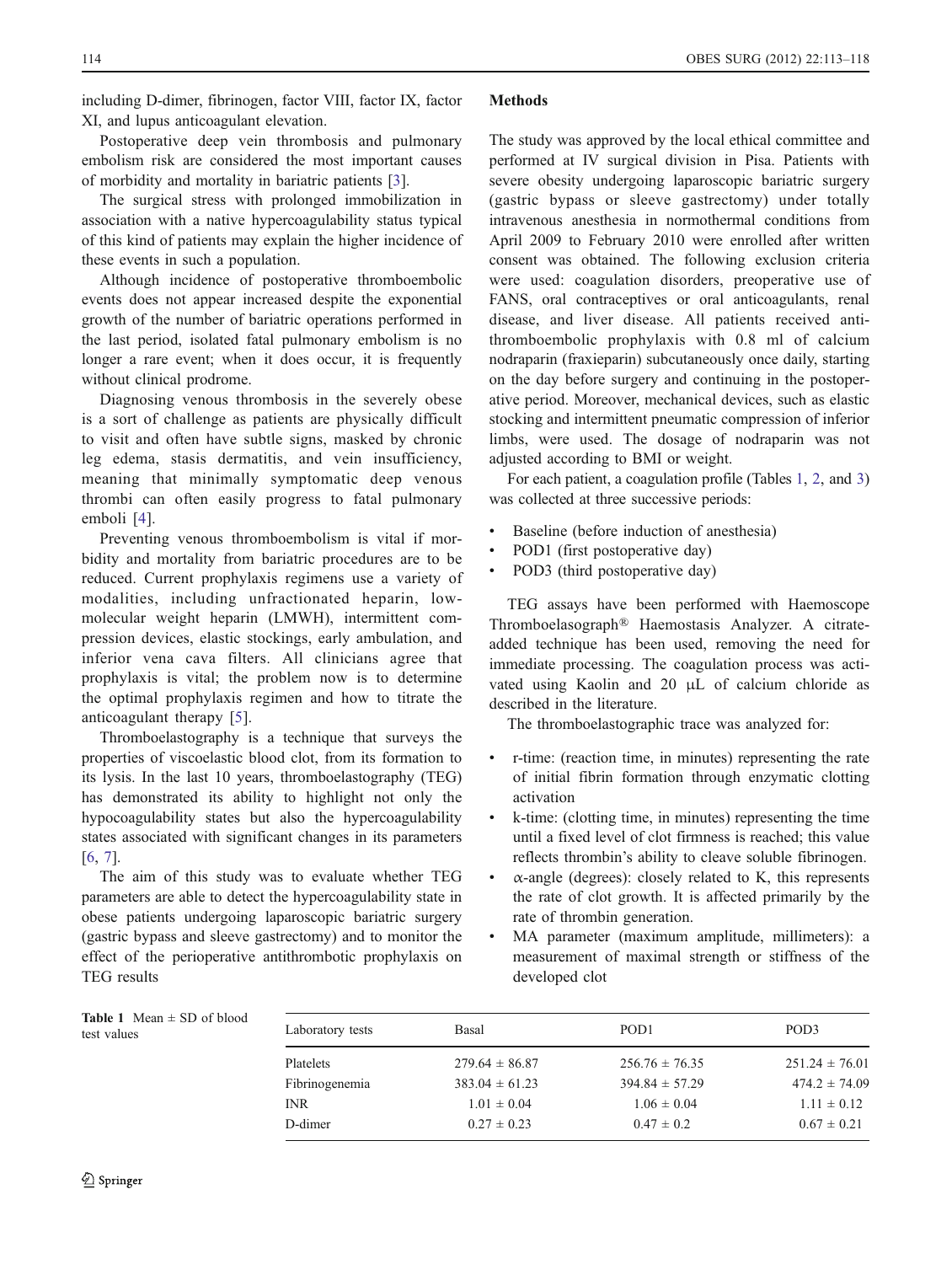#### <span id="page-2-0"></span>Table 2 TEG results with heparinase

|                           | Basal             | POD <sub>1</sub>  | POD <sub>3</sub>  | $p$ value<br>(basal vs. POD1) | <i>p</i> value<br>(basal vs. POD3) | $p$ value<br>(POD1 vs. POD3) |
|---------------------------|-------------------|-------------------|-------------------|-------------------------------|------------------------------------|------------------------------|
| $r$ -time $(min)$         | $8.08 \pm 2.19$   | $7.90 \pm 2.08$   | $7.91 \pm 3.25$   | 0.7                           | 0.92                               | 0.76                         |
| $k-time (min)$            | $2.21 \pm 0.82$   | $2.02 \pm 0.96$   | $2.10\pm0.89$     | 0.6                           | 0.21                               | 0.35                         |
| $\alpha$ angle (deg)      | $55.35 \pm 12.76$ | $60.88 \pm 11.82$ | $59.41 \pm 11.84$ | 0.08                          | 0.2                                | 0.59                         |
| $MA$ (mm)                 | $65.64 \pm 4.06$  | $65.83 \pm 4.69$  | $68.12 \pm 4.89$  | 0.83                          | 0.01                               | 0.01                         |
| G (dyne/cm <sup>2</sup> ) | $9.69 \pm 2.09$   | $9.9 \pm 2.1$     | $11.06 \pm 2.6$   | 0.46                          | 0.03                               | 0.002                        |

The table shows the mean and SD and the statistical results of Wilcoxon matched-pairs signed-rank test. Level of significance,  $p \le 0.05$ 

& Shear elastic modules strength (SEMS or GI, dynes per square centimeter): a parametric measure of clot firmness expressed in metric units calculated from MA as follows:  $G = (5,000 \times MA)/(100 - MA)$ 

Furthermore, each TEG sample was run also in a cup added with heparinase to eliminate the interference of the prescribed antithrombotic prophylaxis on the coagulation status of patients.

All analyses were performed as devised by the manufacturer.

## Statistical Analysis

Coagulation parameters and TEG values are presented as the mean and SD. Values comparisons were made by Wilcoxon matched-pairs signed-rank test. Correlation between TEG parameters from basal to POD3 and pro/kilogram dosage of nodraparin was performed using Bravais–Pearson's correlation coefficient.

## Results

We studied 25 severely obese patients, 18 women and 7 men, aged 25–60 years (mean age,  $47.72 \pm 10.8$  years; mean age of women,  $41.3 \pm 10.1$  years; mean age of men,  $46.3 \pm$ 12.3 years) and with BMI between 36 and 82 (mean BMI, 51.21 $\pm$ 13.3; mean BMI of men, 53.36 $\pm$ 15.2; mean BMI of women,  $50.36 \pm 11.5$ ). The mean duration of the entire procedure has been about 120±37 min. Patients received

Table 3 TEG results without heparinase

the same amount of fluids and all were successfully extubated after the end of surgery.

The analysis of blood tests evidenced an increase of fibrinogenemia ( $p=2.35E-05$ ) and D-dimer ( $p=1.03E-06$ ) from basal to POD3 (Table [1\)](#page-1-0).

TEG with heparinase showed:

Trend to reduction of r-time and k-time, an increase of alpha angle that did not reach statistical significance, and an increase of MA ( $p=0.01$ ) and GI ( $p=0.03$ ) from POD1 to POD3 (see Table 2 and Fig. [1](#page-3-0)).

TEG without heparinase evidenced a trend to increase that did not reach statistical significance of r-time  $(p=0.02)$ and k-time  $(p=0.05)$  from basal to POD3 and a significant reduction of alpha angle  $(p=0.03)$  from basal to POD3 (see Table 2). No variation of r-time, k-time, and alpha angle from basal to POD1 and an increase of MA ( $p=0.01$ ) and GI ( $p=0.03$ ) from basal to POD3 (see Table 3 and Fig. [1\)](#page-3-0) were observed.

The comparison between TEG samples with and without heparinase showed that normal TEG analyses had lower values of r-time ( $p=0.01$ ) and k-time ( $p=0.04$ ) and higher values of alpha angles  $(p=0.02)$  and MA  $(p=0.02)$  than TEG with heparinase in POD3. No differences were evident for basal and POD1 samples and the  $G$  ( $p=0.15$ ) values when comparing the two TEG techniques (see Fig. [1](#page-3-0)).

We did not find any correlation among variations of parameters obtained with TEG from basal to POD3 and the amount of thromboembolic prophylaxis used in each patient (Pearson coefficient for variation r-time=0.08,

|                             | Basal            | POD <sub>1</sub>  | POD <sub>3</sub>  | Basal vs. POD1 | Basal vs. Pod3 | POD1 vs. POD3 |
|-----------------------------|------------------|-------------------|-------------------|----------------|----------------|---------------|
| $r-time (min)$              | $8.85 \pm 2.51$  | $8.71 \pm 2.84$   | $9.91 \pm 3.88$   | 0.8            | 0.02           | 0.12          |
| $k$ -time $(min)$           | $2.25 \pm 1.04$  | $2.21 \pm 0.77$   | $2.65 \pm 1.36$   | 0.3            | 0.05           | 0.14          |
| $\alpha$ angle (deg)        | $56.32 \pm 9.99$ | $57.76 \pm 11.03$ | $53.10 \pm 11.82$ | 0.6            | 0.03           | 0.09          |
| $MA$ (mm)                   | $63.36 \pm 4.61$ | $64.88 \pm 5.99$  | $66.45 \pm 6.30$  | 0.2            | 0.01           | 0.2           |
| $G$ (dyne/cm <sup>2</sup> ) | $8.87 \pm 1.89$  | $9.62 \pm 2.38$   | $10.46 \pm 3.16$  | 0.1            | 0.03           | 0.9           |

The table shows the mean and SD and the statistical results of Wilcoxon matched-pairs signed-rank test. Level of significance,  $p<0.05$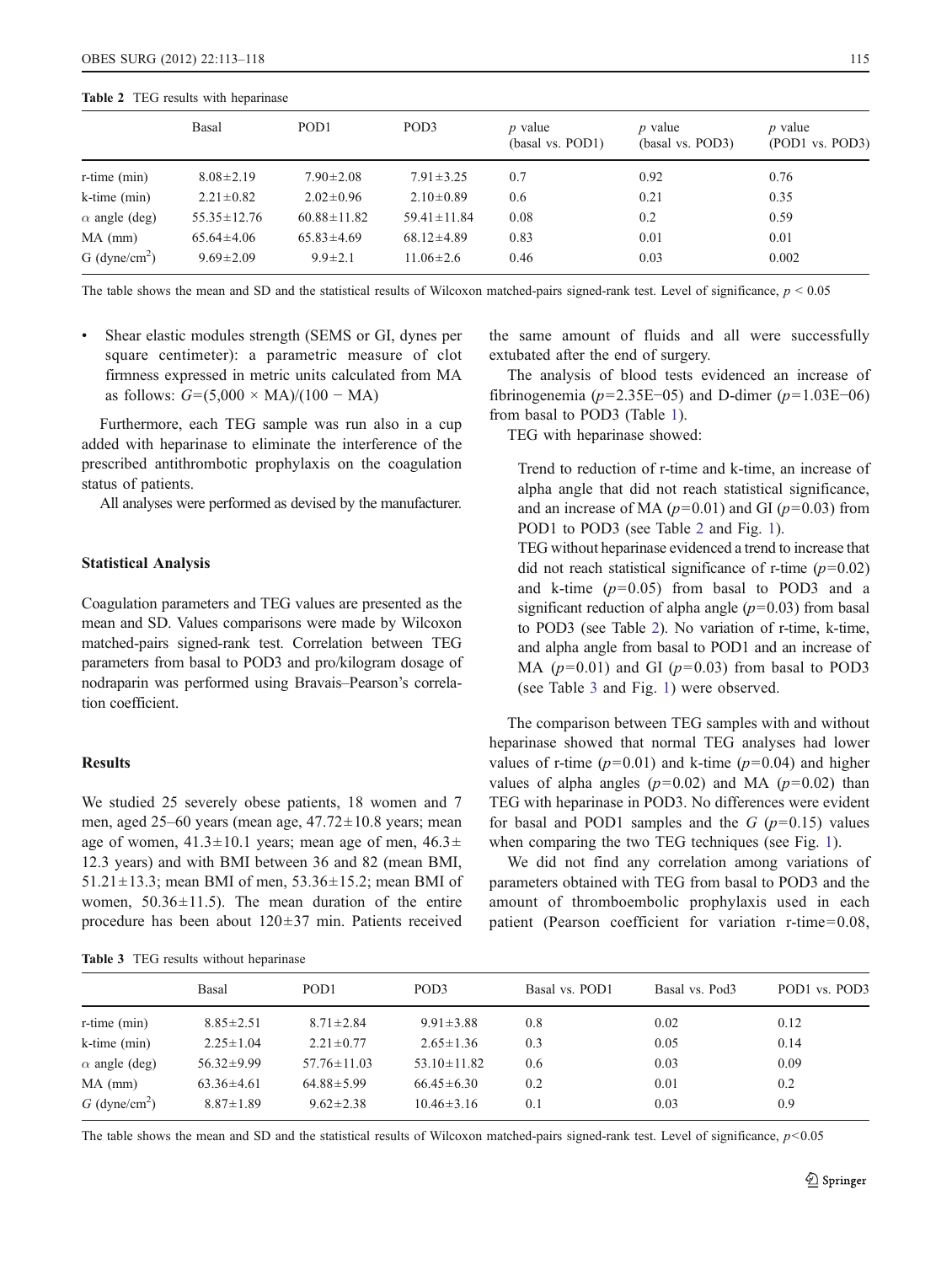<span id="page-3-0"></span>

Fig. 1 Comparison of means between TEG with heparinase and without heparinase in basal, POD1, and POD3 with Wilcoxon matched-pairs signed-rank test. Level of significance,  $p < 0.05$ . The last figure shows an example of normal trace with parameters analyzed

variation k-time=0.27, variation alpha angle=0.30, variation  $MA=0.14$ , variation  $GI=0.15$ ).

No patient developed thromboembolic events during 1 year of follow-up after surgery.

# Discussion

Although the exact incidence of VTE in obese patients is not known, several authors suggest that obesity represents an important risk factor for the development of VTE, particularly when these patients are hospitalized for surgical and medical reasons [\[8](#page-5-0)]. Overby et al. demonstrated that in bariatric surgery candidates routinely screened for serologic markers, both inherited and acquired thrombophilias occurred more frequently than in the general population, including elevation of D-dimer, fibrinogen, factors VIII, IX, and XI, and lupus anticoagulans [[9\]](#page-5-0). Furthermore, increased plasma concentrations of coagulation factors, decreased concentration of coagulation inhibitors, enhanced in vitro platelet reactivity, and impaired in vitro fibrinolysis have been reported postoperatively [\[10](#page-5-0)]. Laparoscopic surgery causes variable serum hypercoagulability; there are data suggesting that dependent positioning in combination with pneumoperito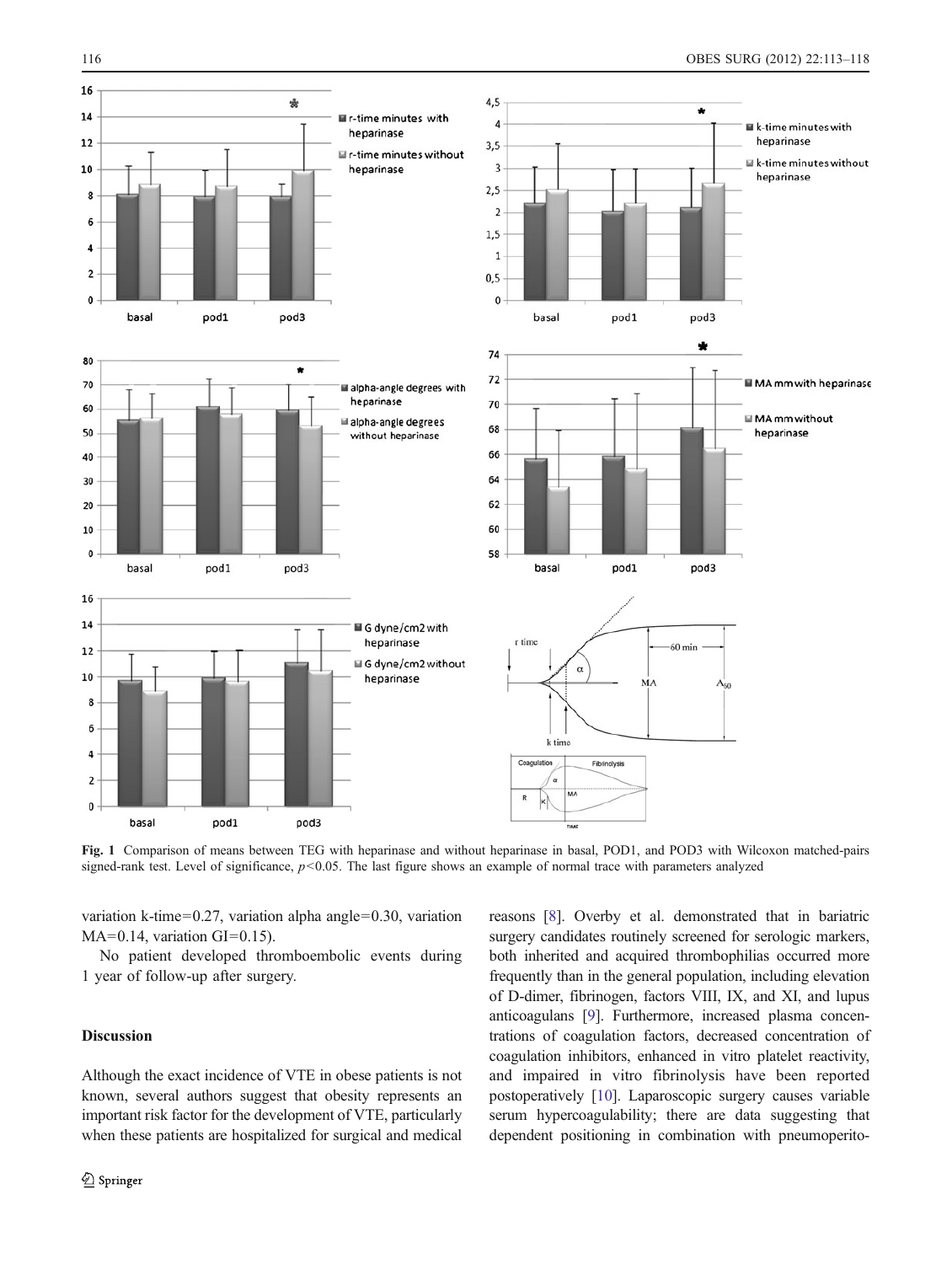neum decreases venous flow from the lower extremities and possibly increases the risk of DVT development [[11](#page-5-0)].

Despite the overall consensus in using several methods of pharmacological prophylaxis to prevent thromboembolic complications, reported rates of postoperative DVT and/or PE range from 1% to 15%, and about 50% of deaths occurring in bariatric patients are attributed to a fatal PE. These considerations lead to careful monitoring of the coagulation status of patients undergoing bariatric surgery to identify hypercoagulable status. Commonly used blood tests are often aspecifics, whereas the dosage of all plasma factors involved in coagulation and platelet activity is expensive and mostly not useful to individuate the clinical risk of hypercoagulability. In our group of patients, we evidenced an increase of fibrinogen and D-dimer levels as commonly observed in the postoperative period. The modification of these values caused by the response to the surgical insult is specific and not helpful in managing the hypercoagulable state.

TEG is a technique that gives a global overview of the coagulation cascade including fibrinolysis. Used first to monitor the excessive use of anticoagulants during transplant surgery, TEG has recently played a role in the investigation of the thrombophilic status.

TEG offers the possibility to monitor the coagulative status in a rapid, repeatable, and inexpensive manner. In our study, we obtained TEG assays with and without the addition of heparinase in basal condition and during the early postoperative period.

The analysis of TEG trace with heparinase evidenced a slight reduction of r-time and k-time and an increase in alpha angle in the early postoperative period. In the normal samples analyzed where increased  $r$  and  $k$  values and reduced alpha angle were observed, we noticed a consensual increase in both analyses of MA and GI. These data suggest that the coagulation status of our patients has been characterized by a tendency to hypercoagulability mostly due to an increase of platelet activity and clot stability, as testified by MA and GI. On the contrary, we observed a minimal and not statistically significant increase of the immunoenzymatic activation measured by r-time, k-time, and alpha angle.

Recently, McCrath et al. [\[12](#page-5-0)] showed a major incidence of thrombotic complications in patients with increased MA (>68 mm) in the postoperative period. Furthermore, the authors showed that the percentage of those suffering postoperative myocardial infarction in the increased MA group was significantly larger than in patients with normal MA; in a multivariate analysis, increased MA was as able as the Goldman score to predict postoperative myocardial infarction.

TEG without heparinase allowed us to evaluate the effect of LMWH prophylaxis on the coagulation status. The used dosage was able to reduce the monitored TEG parameters in the early postoperative period, with a significant effect on POD3.

Interestingly, in both TEG analyses, we showed a consensual increase of MA, suggesting that prophylaxis was sufficient to reduce the activation of the coagulation system but not able to eliminate the tendency to hypercoagulability. We observed an increase in the percentage of patients with MA >68 mm in POD3 (from 20% to 50%, data not shown in tables). Considering that the parameter MA is the best prognostic index of hypercoagulability associated with thrombotic complications [\[15\]](#page-5-0), it is possible that patients with a monitored tendency to increase MA could benefit from either an increase of dosage of LMWH or the administration of antiplatelet drugs.

Since all patients were treated with the same dosage of LMWH, we analyzed the correlation between the variation of normal TEG parameters and the amount dosage of anticoagulant therapy adjusted on body weight. We found no correlation between the variations of all screened TEG parameters from basal to POD3 and pro/kilogram dosage of LMWH administered. These suggest that LMWH prophylaxis based on weight produces a feasible but not a more efficient anticoagulation profile than standard LMWH therapy [[13\]](#page-5-0). In this sense, it could be speculated to individualize anticoagulation therapy on single-patient monitoring evaluation of the coagulation system (through) TEG parameters. This goal could be achieved only after an analysis of future randomized clinical trial results built to analyze the sensitivity and specificity of TEG parameters as clinical markers of risk for postoperative thrombosis and an aid to the individualization of different anticoagulation protocols.

Despite all our samples having been analyzed within 90 min, we could not exclude any effect of delay in the processing the sample as recently investigated [\[14](#page-5-0)].

Our data explore the early postoperative hypercoagulability, but we could not exclude any further variation in the following postoperative days.

#### Conclusion

Monitoring TEG parameters can be a feasible practice to observe the coagulation status of obese patients undergoing bariatric surgery. Our patients presented a tendency to hypercoagulability determined most by the increase of MA and GI. The comparison between TEG with and without heparinase indicates that prophylaxis with LMWH not titrated on weight is able to determine a reduction of the hypercoabulable state of the early postoperative period with few effects on the increase of MA and GI.